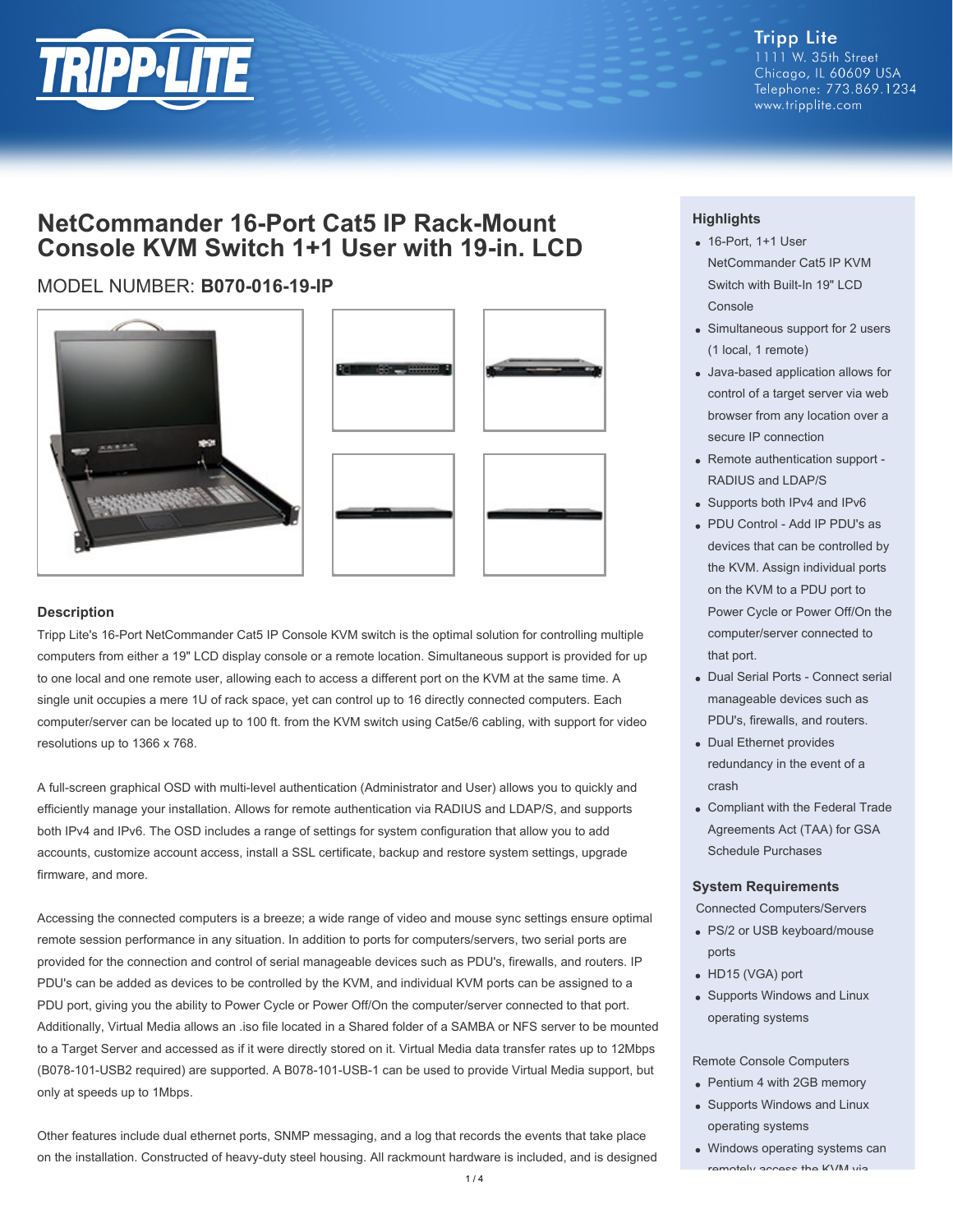

**Tripp Lite** 1111 W. 35th Street Chicago, IL 60609 USA Telephone: 773.869.1234 www.tripplite.com

for easy, one person installation. Fits into any rack from 27" to 42" deep. 2-post rackmounting available using Tripp Lite's B019-000. Compliant with the Federal Trade Agreements Act (TAA) for GSA Schedule Purchases

#### **Features**

- 16-Port, 1+1 User NetCommander Cat5 IP KVM Switch with Built-In 19" LCD Console
- Directly connect up to 16 computers/servers
- Connected computers/servers can be located up to 100 ft. (30 m.) away from the KVM using inexpensive Cat5e/6 cabling and B078-101-USB2, B078-101-USB-1, or B078-101-PS2 SIUs
- Simultaneous support for 2 users (1 local, 1 remote)
- Java-based application allows for control of a target server via web browser from any location over a secure IP connection
- Multi-Level account access Administrator and User accounts can be created, with a password being required to access the KVM switch and your assigned permissions. Administrator accounts have full access, while User accounts can be set up to access only the ports and features necessary to that individual.
- Accessing the connected computers is a breeze; a wide range of video and mouse sync settings ensure optimal remote session performance in any situation
- Remote authentication support RADIUS and LDAP/S
- Supports both IPv4 and IPv6
- PDU Control Add IP PDU's as devices that can be controlled by the KVM. Assign individual ports on the KVM to a PDU port to Power Cycle or Power Off/On the computer/server connected to that port.
- Virtual Media allows an .iso file located in a Shared folder of a SAMBA or NFS server to be mounted to a Target Server and accessed as if it were directly stored on it. Virtual Media data transfer rates up to 12Mbps (B078-101-USB2 required) are supported. A B078-101-USB-1 can be used to provide Virtual Media support, but only at speeds up to 1Mbps.
- Dual Serial Ports Connect serial manageable devices such as PDU's, firewalls, and routers.
- Dual Ethernet provides redundancy in the event of a crash
- Built-In 19" LCD supports video resolutions up to 1366 X 768. Video resolutions up to 1920 x 1080 @ 60Hz are supported over IP.
- Supports the highest security standards for encryption ( 128-bit SSL and HTTPS )
- BIOS level control to any server's brand and model, regardless of the server condition and network connectivity. Covers the entire spectrum of crash scenarios.
- Allows for system sent messages to SNMP server to notify of LAN failures.
- Event log records events that take place on the installation, such as logins, reboots, network settings changes, etc..
- Allows for the installation of a SSL certificate to ensure secure transactions between the Web servers and browsers.
- Access and control the KVM via the graphical remote interface, or a text based local OSD.
- Flash upgradeable firmware over the network.
- Standard EIA 19" rackmounting
- Use in racks from 27" to 42" deep
- Constructed of heavy-duty steel housing
- Compliant with the Federal Trade Agreements Act (TAA) for GSA Schedule Purchases

# **Specifications**

**OVERVIEW**

remotely access the KVM via Internet Explorer, Firefox, or Chrome browsers

Linux operating systems can remotely access the KVM via Firefox or Chrome browsers

#### Hardware Versions

A new hardware version (v2) of the B070-016-19-IP was released in 2014, and it requires different firmware than was used in the previous version (v1). In the Support tab on this web page you will find a zip folder for the v1 KVM. In addition to including the applicable firmware, it contains a FW Notes file that will tell you how to determine which hardware version you have, and therefore, which firmware you need to use. If you have a v2 KVM, the latest firmware is that which came pre-installed on the KVM.

#### **Package Includes**

- B070-016-19-IP 16-port KVM 19" LCD Console
- Power Cord
- Rackmount hardware
- Owners manual CD
- Quick Start Guide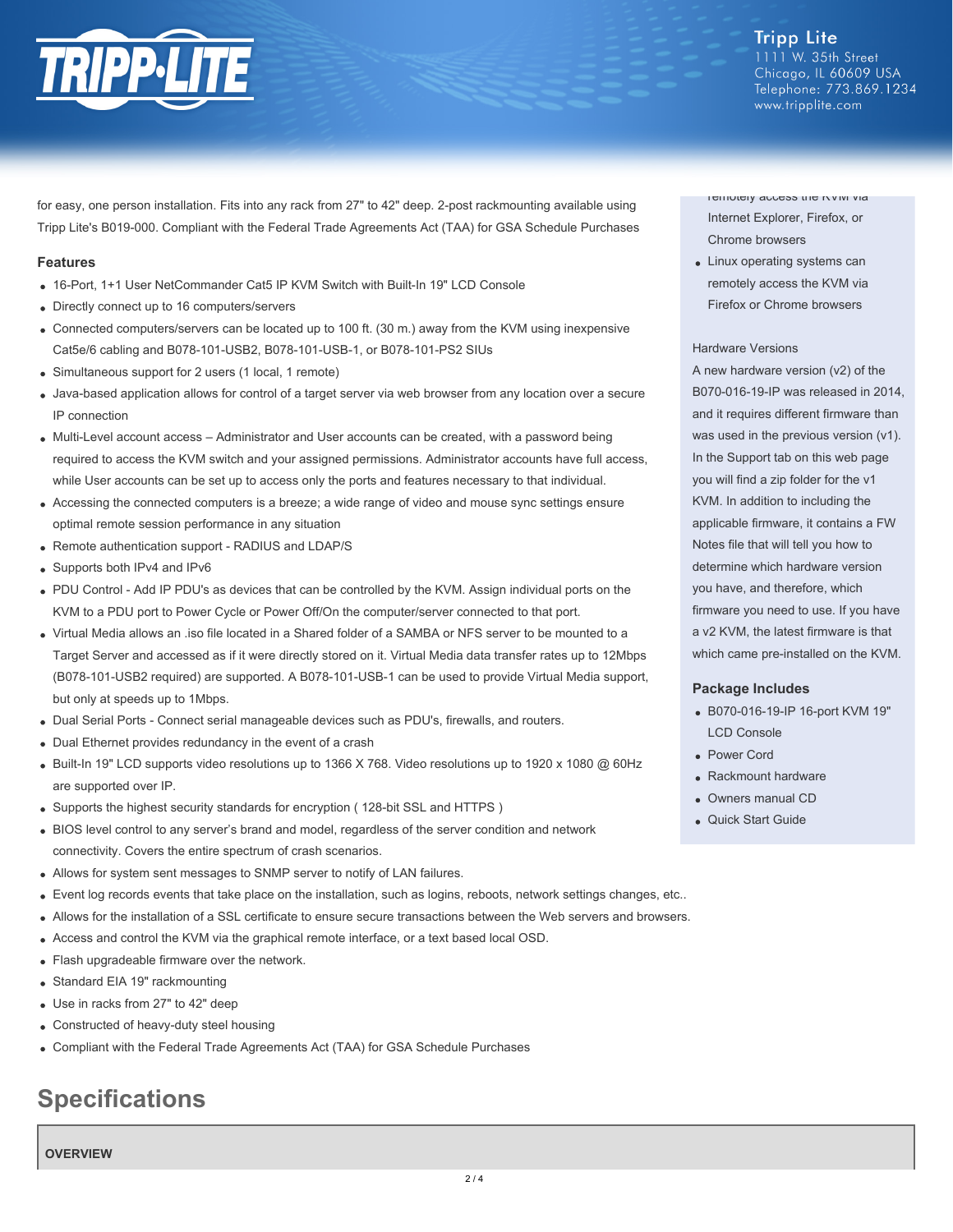

| Users                                | 2                                                                        |  |
|--------------------------------------|--------------------------------------------------------------------------|--|
| Console                              | Yes                                                                      |  |
| <b>INPUT</b>                         |                                                                          |  |
| <b>Electrical Consumption</b>        | (Line Mode) 30W / (Standby Mode) 5W                                      |  |
| Nominal Input Voltage Description    | Internal Switching 100-240 VAC 50/60Hz                                   |  |
| <b>PHYSICAL</b>                      |                                                                          |  |
| Unit Dimensions (hwd / in.)          | 1.71 x 17.36 x 28.43                                                     |  |
| Unit Dimensions (hwd / cm)           | 4.34 x 44.1 x 72.21                                                      |  |
| Unit Weight (lbs.)                   | 28.78                                                                    |  |
| Unit Weight (kg)                     | 13.05                                                                    |  |
| Color                                | <b>Black</b>                                                             |  |
| LCD Monitor (in.)                    | 19                                                                       |  |
| LCD Monitor (cm)                     | 48.26                                                                    |  |
| <b>ENVIRONMENTAL</b>                 |                                                                          |  |
| Storage Temperature Range            | -20 to 60 C (-4 to 140 F)                                                |  |
| Relative Humidity                    | 0 to 80% RH, Non-Condensing                                              |  |
| <b>Operating Temperature</b>         | 0 to 40 C (32 to 104 F)                                                  |  |
| <b>BTUs</b>                          | (Line Mode) 102 BTU/Hr / (Standby Mode) 17.06 BTU/Hr                     |  |
| <b>COMMUNICATIONS</b>                |                                                                          |  |
| Port Control                         | Hotkeys, OSD, Remote Toolbar                                             |  |
| IP Remote Access                     | Yes                                                                      |  |
| <b>CONNECTIONS</b>                   |                                                                          |  |
| Ports                                | 16                                                                       |  |
| <b>PC/Server Connections</b>         | VGA; USB; PS/2                                                           |  |
| <b>SPECIAL FEATURES</b>              |                                                                          |  |
| Cat5 KVM Switch                      | Yes                                                                      |  |
| <b>FEATURES &amp; SPECIFICATIONS</b> |                                                                          |  |
| Autoscan (Y,N)                       | ${\sf N}$                                                                |  |
| <b>CERTIFICATIONS</b>                |                                                                          |  |
| Certifications                       | UL 60950-1 (USA), CAN/CSA (Canada), FCC Part 15 Class A, CE, IEC 60950-1 |  |